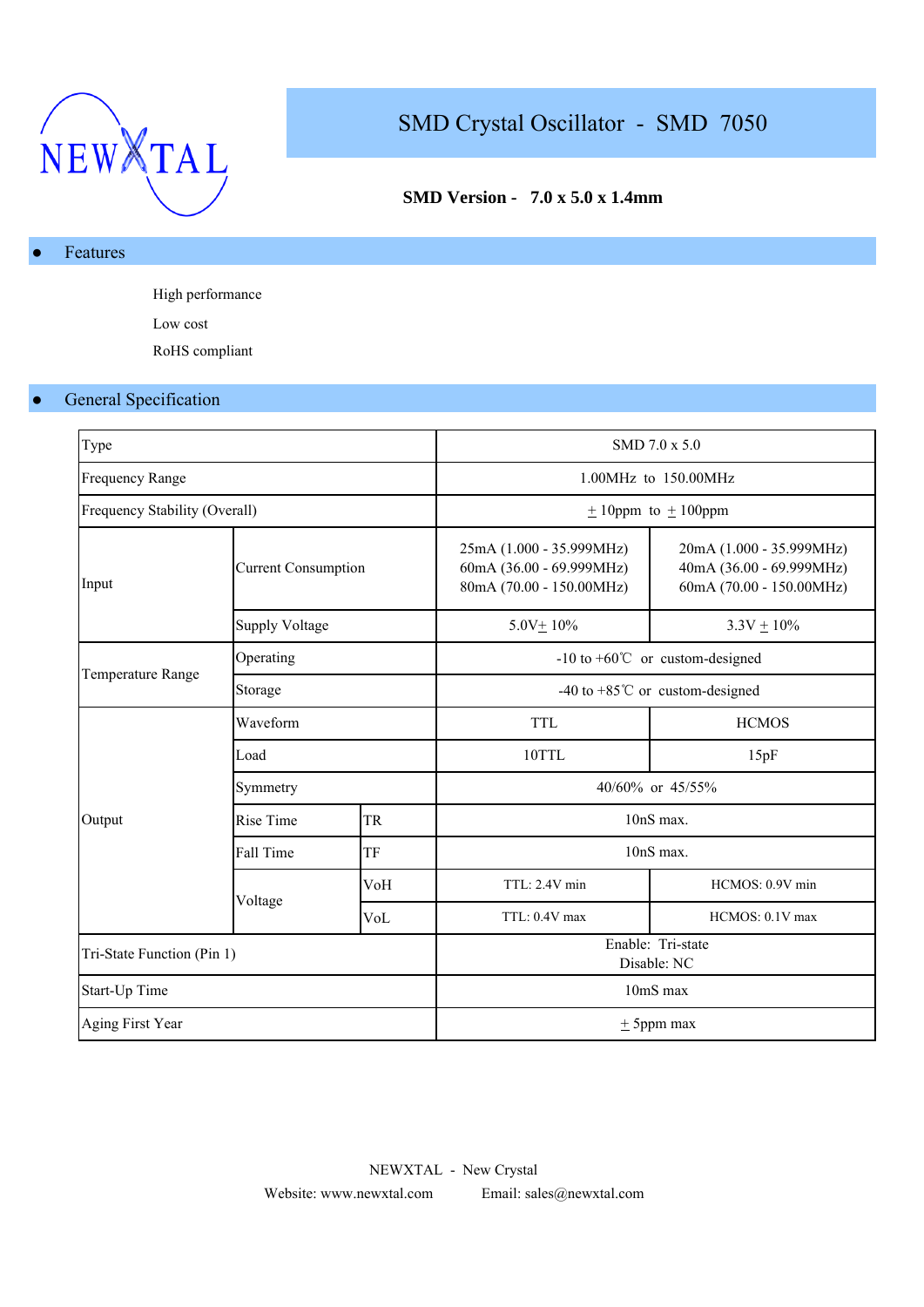## SMD Crystal Oscillator - SMD 7050

## ● Frequency Stability Codes (ppm)

| $=\pm 20$    | $r = \pm 25$<br><b>1</b>         | $= +30$<br>__ | $4 = +50$<br>$ -$ | $5 = \pm 100$ | $=$ $\cdot$ |  |
|--------------|----------------------------------|---------------|-------------------|---------------|-------------|--|
| $8 = \pm 15$ | $\frac{1}{2}$ + 10<br>$\Omega =$ | $h = +70$     |                   |               |             |  |

\* Frequency stability includes stability at 25 ℃, operating temperature range, supply voltage and aging 1st year.

#### Operating Temperature Range Codes (℃)

| $= 0$ to $+70$    | $3 = -20$ to $+70$<br>$2 = -10$ to $+70$ |                    | $4 = -40$ to $+85$  | $\bar{s} = -10$ to $+60$ | $6 = -20$ to $+60$ |  |
|-------------------|------------------------------------------|--------------------|---------------------|--------------------------|--------------------|--|
| $7 = 0$ to $+100$ | $8 = 0$ to $+60$                         | $9 = -30$ to $+65$ | $A = -55$ to $+125$ | $B = -30$ to $+80$       | $C = -10$ to $+50$ |  |

#### **Marking**

Frequency + C (Holder: CXO) + Date code ( Year Code + Month Code )

NEWXTAL (Company brand)

#### Year Code:

| 2001 | 2002 | 2003 | 2004 | 2005 | 2006 | 2007 | 2008 | 2009 | 2010              | 2011 | 2012 |
|------|------|------|------|------|------|------|------|------|-------------------|------|------|
|      |      |      |      |      |      |      |      |      | 1 $\Omega$<br>1 Q | . .  | . .  |

#### Month Code:

| Jan | $\mathbf{r}$<br>Feb | March | Apr | May | June | July | August | September | October | <b>Nov</b>     | December |
|-----|---------------------|-------|-----|-----|------|------|--------|-----------|---------|----------------|----------|
| 1 L |                     |       |     |     |      |      |        |           |         | $\overline{1}$ |          |

For Example:



## Ordering Information

| Holder      | Type      | SMD Size    | Stability  | Temperature    | Input voltage          | Tri-state             | Symmetry                         | Pullability | Frequency | Lead-free | Packing                    |
|-------------|-----------|-------------|------------|----------------|------------------------|-----------------------|----------------------------------|-------------|-----------|-----------|----------------------------|
|             |           |             | (ppm)      | (°C)           | (V)                    |                       |                                  | (ppm)       |           |           |                            |
| $C = CXO$   | $S = SMD$ | $1=7.0x5.0$ | See tables |                | $1 = 3.3$<br>$2 = 5.0$ | $N = No$<br>$T = Yes$ | $45 = 45/55\%$<br>$46 = 40/60\%$ |             | xx.xxM    |           | LF=leadfree TR=tape & reel |
|             |           |             | ±50        | $-10$ to $+70$ |                        |                       |                                  | $N = N/A$   |           |           |                            |
| $\mathbf C$ | S         |             | 4          |                |                        | т                     | 45                               | N           |           | LF        | TR                         |

For Example: CS1421T45N-10.000MLF/TR

NEWXTAL - New Crystal

Website: www.newxtal.com Email: sales@newxtal.com